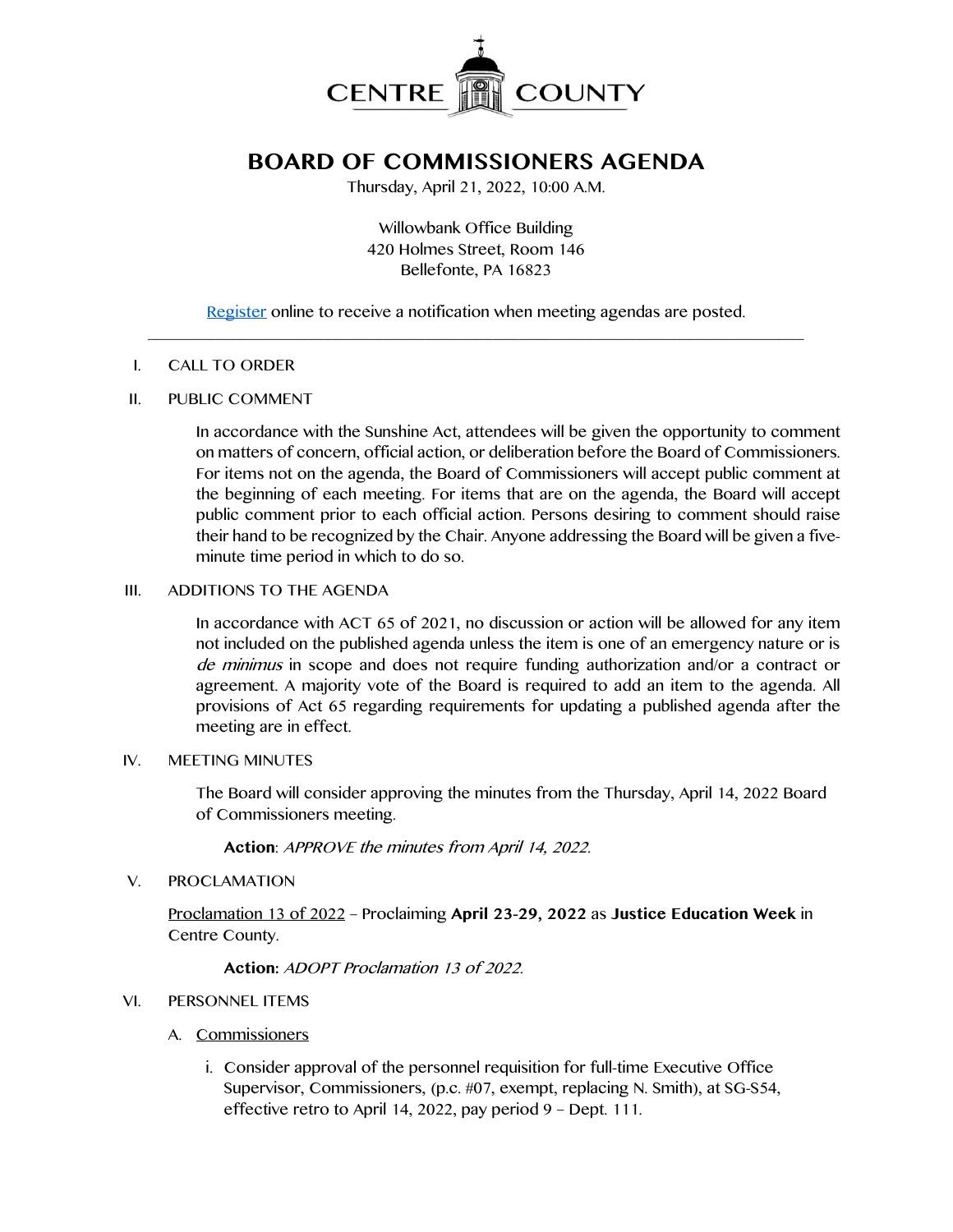## **BOARD OF COMMISSIONERS AGENDA THURSDAY, APRIL 21, 2022 PAGE 2**

- ii. Consider approval of the revisions to the job description for the position of Deputy County Administrator, Commissioners, S61, effective April 21, 2022, pay period 9 – Dept. 111.
- iii. Consider approval of the personnel requisition for full-time Deputy County Administrator, Commissioners, (p.c. #13, exempt, replacing J. Franek Jr.), at SG-S61, effective April 21, 2022, pay period 9 – Dept. 111.

**Action:** APPROVE the Commissioners items i-iii.

B. Conservation District – Consider approval of extension #3 for the leave of absence for Daina Beckstrand, Nutrient Management Technician 2, Conservation District, (p.c. #08), effective retro from April 20, 2022, pay period 9 to (estimated) May 31, 2022, pay period 12 – Dept. 822.

**Action:** APPROVE the leave of absence for Daina Beckstrand.

C. Correctional Facility – Consider approval of the personnel requisition for full-time Corrections Officer, Correctional Facility, (p.c. #80, non-exempt, replacing G. Krause), at SG-N10, effective retro to April 12, 2022, pay period 9 – Dept. 333.

**Action:** APPROVE the personnel requisition for the Correctional Facility.

- D. Emergency Communications 911
	- i. Consider approval of the personnel requisition for on-call/occasional 911 Dispatcher-Public Safety Telecommunicator, Emergency Communications 911, (p.c. #28, nonexempt, replacing K. Seeger), at SG-N09, effective retro to April 19, 2022, pay period 9 – Dept. 354.
	- ii. Consider approval of the appointment for Abigail M. Dale, on-call/occasional 911 Dispatcher Public Safety Telecommunicator, Emergency Communications 911, (p.c. #28, non-exempt, replacing K. Seeger), at SG-N09E(05)--\$20.66/hour, effective April 26, 2022, pay period 10. Salary budget savings for 2022 \$2,746, annualized salary impact for 2023 \$472 - Dept. 354.
	- iii. Consider approval of the appointment for Michaela R. Maynard, full-time 911 Dispatcher Public Safety Telecommunicator, Emergency Communications 911, (p.c. #09, non-exempt, replacing K. Burd), at SG-N09E(05)--\$20.66/hour, effective May 9, 2022, pay period 11. Salary budget impact for 2022 \$7,526, annualized salary impact for 2023 \$4,160 - Dept. 354.
	- iv. Consider approval of the appointment for Michael A. Pletcher, full-time 911 Dispatcher Public Safety Telecommunicator, Emergency Communications 911, (p.c. #10, non-exempt, replacing C. McMonagle), at SG-N09E(05)--\$20.66/hour, effective May 9, 2022, pay period 11. Salary budget savings for 2022 \$12,368, annualized salary impact for 2023 \$4,160 - Dept. 354.

**Action:** APPROVE the Emergency Communications items i-iv.